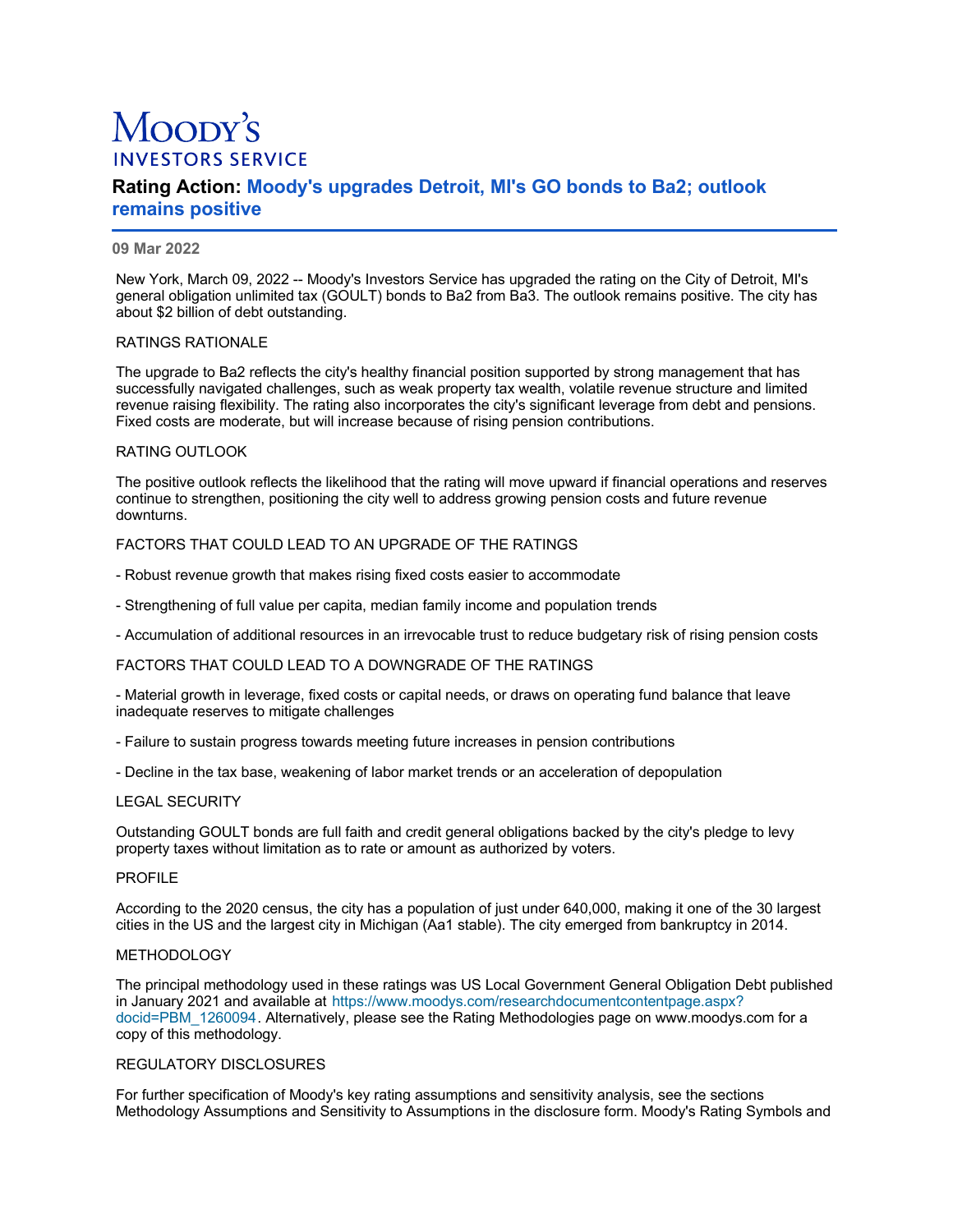#### [Definitions can be found at: https://www.moodys.com/researchdocumentcontentpage.aspx?](https://www.moodys.com/researchdocumentcontentpage.aspx?docid=PBC_79004) docid=PBC\_79004.

For ratings issued on a program, series, category/class of debt or security this announcement provides certain regulatory disclosures in relation to each rating of a subsequently issued bond or note of the same series, category/class of debt, security or pursuant to a program for which the ratings are derived exclusively from existing ratings in accordance with Moody's rating practices. For ratings issued on a support provider, this announcement provides certain regulatory disclosures in relation to the credit rating action on the support provider and in relation to each particular credit rating action for securities that derive their credit ratings from the support provider's credit rating. For provisional ratings, this announcement provides certain regulatory disclosures in relation to the provisional rating assigned, and in relation to a definitive rating that may be assigned subsequent to the final issuance of the debt, in each case where the transaction structure and terms have not changed prior to the assignment of the definitive rating in a manner that would have affected the rating. For further information please see the ratings tab on the issuer/entity page for the respective issuer on www.moodys.com.

The ratings have been disclosed to the rated entity or its designated agent(s) and issued with no amendment resulting from that disclosure.

These ratings are solicited. Please refer to Moody's Policy for Designating and Assigning Unsolicited Credit Ratings available on its website www.moodys.com.

Regulatory disclosures contained in this press release apply to the credit rating and, if applicable, the related rating outlook or rating review.

Moody's general principles for assessing environmental, social and governance (ESG) risks in our credit analysis can be found at [http://www.moodys.com/researchdocumentcontentpage.aspx?docid=PBC\\_1288235](http://www.moodys.com/researchdocumentcontentpage.aspx?docid=PBC_1288235).

The Global Scale Credit Rating on this Credit Rating Announcement was issued by one of Moody's affiliates outside the EU and is endorsed by Moody's Deutschland GmbH, An der Welle 5, Frankfurt am Main 60322, Germany, in accordance with Art.4 paragraph 3 of the Regulation (EC) No 1060/2009 on Credit Rating Agencies. Further information on the EU endorsement status and on the Moody's office that issued the credit rating is available on www.moodys.com.

The Global Scale Credit Rating on this Credit Rating Announcement was issued by one of Moody's affiliates outside the UK and is endorsed by Moody's Investors Service Limited, One Canada Square, Canary Wharf, London E14 5FA under the law applicable to credit rating agencies in the UK. Further information on the UK endorsement status and on the Moody's office that issued the credit rating is available on www.moodys.com.

Please see www.moodys.com for any updates on changes to the lead rating analyst and to the Moody's legal entity that has issued the rating.

Please see the ratings tab on the issuer/entity page on www.moodys.com for additional regulatory disclosures for each credit rating.

David Levett Lead Analyst REGIONAL\_MIDWEST Moody's Investors Service, Inc. 100 N Riverside Plaza Suite 2220 Chicago 60606 JOURNALISTS: 1 212 553 0376 Client Service: 1 212 553 1653

Robert Weber Additional Contact REGIONAL\_NE JOURNALISTS: 1 212 553 0376 Client Service: 1 212 553 1653

Releasing Office: Moody's Investors Service, Inc.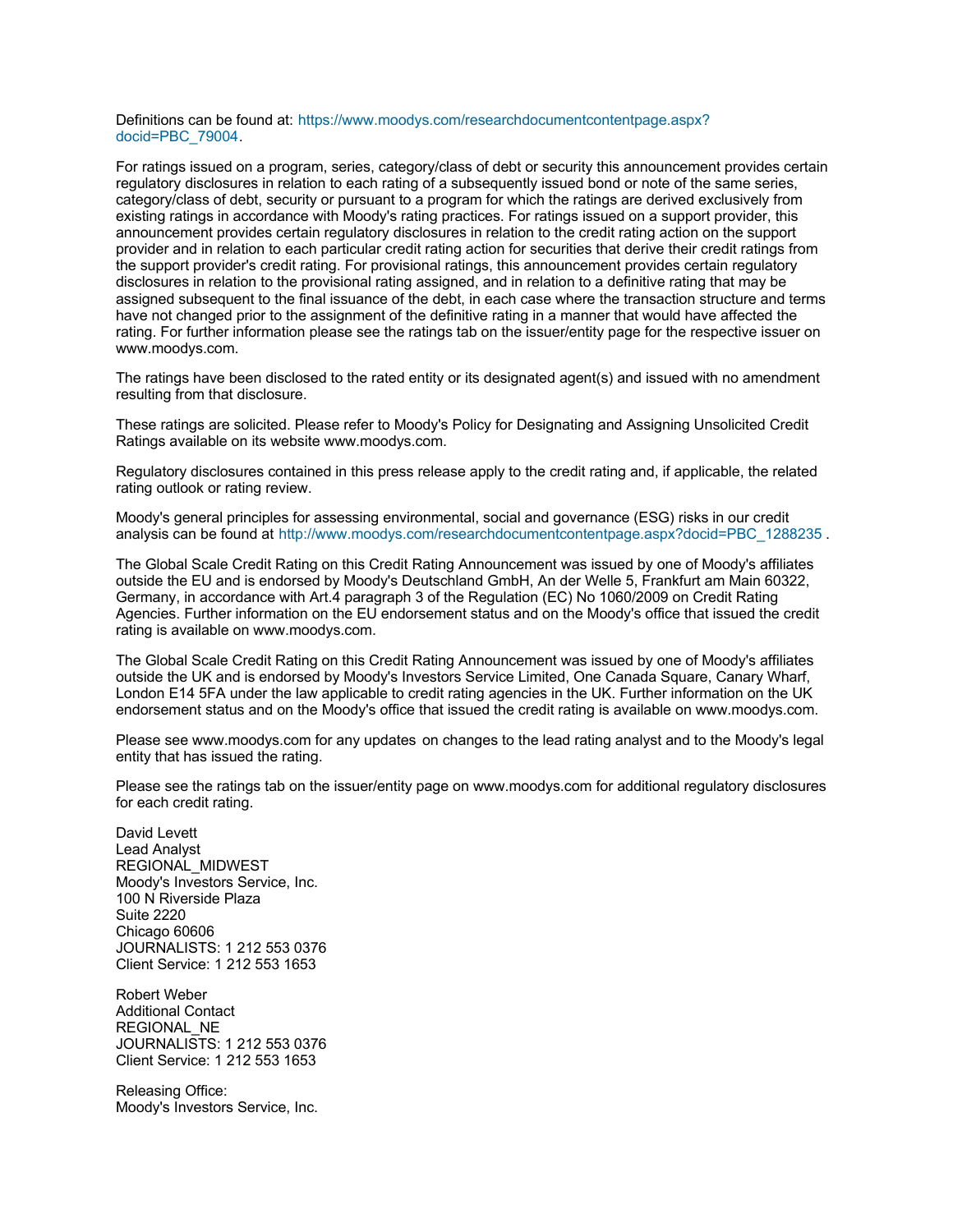250 Greenwich Street New York, NY 10007 U.S.A JOURNALISTS: 1 212 553 0376 Client Service: 1 212 553 1653

> Moopy's **INVESTORS SERVICE**

© 2022 Moody's Corporation, Moody's Investors Service, Inc., Moody's Analytics, Inc. and/or their licensors and affiliates (collectively, "MOODY'S"). All rights reserved.

**CREDIT RATINGS ISSUED BY MOODY'S CREDIT RATINGS AFFILIATES ARE THEIR CURRENT OPINIONS OF THE RELATIVE FUTURE CREDIT RISK OF ENTITIES, CREDIT COMMITMENTS, OR DEBT OR DEBT-LIKE SECURITIES, AND MATERIALS, PRODUCTS, SERVICES AND INFORMATION PUBLISHED BY MOODY'S (COLLECTIVELY, "PUBLICATIONS") MAY INCLUDE SUCH CURRENT OPINIONS. MOODY'S DEFINES CREDIT RISK AS THE RISK THAT AN ENTITY MAY NOT MEET ITS CONTRACTUAL FINANCIAL OBLIGATIONS AS THEY COME DUE AND ANY ESTIMATED FINANCIAL LOSS IN THE EVENT OF DEFAULT OR IMPAIRMENT. SEE APPLICABLE MOODY'S RATING SYMBOLS AND DEFINITIONS PUBLICATION FOR INFORMATION ON THE TYPES OF CONTRACTUAL FINANCIAL OBLIGATIONS ADDRESSED BY MOODY'S CREDIT RATINGS. CREDIT RATINGS DO NOT ADDRESS ANY OTHER RISK, INCLUDING BUT NOT LIMITED TO: LIQUIDITY RISK, MARKET VALUE RISK, OR PRICE VOLATILITY. CREDIT RATINGS, NON-CREDIT ASSESSMENTS ("ASSESSMENTS"), AND OTHER OPINIONS INCLUDED IN MOODY'S PUBLICATIONS ARE NOT STATEMENTS OF CURRENT OR HISTORICAL FACT. MOODY'S PUBLICATIONS MAY ALSO INCLUDE QUANTITATIVE MODEL-BASED ESTIMATES OF CREDIT RISK AND RELATED OPINIONS OR COMMENTARY PUBLISHED BY MOODY'S ANALYTICS, INC. AND/OR ITS AFFILIATES. MOODY'S CREDIT RATINGS, ASSESSMENTS, OTHER OPINIONS AND PUBLICATIONS DO NOT CONSTITUTE OR PROVIDE INVESTMENT OR FINANCIAL ADVICE, AND MOODY'S CREDIT RATINGS, ASSESSMENTS, OTHER OPINIONS AND PUBLICATIONS ARE NOT AND DO NOT PROVIDE RECOMMENDATIONS TO PURCHASE, SELL, OR HOLD PARTICULAR SECURITIES. MOODY'S CREDIT RATINGS, ASSESSMENTS, OTHER OPINIONS AND PUBLICATIONS DO NOT COMMENT ON THE SUITABILITY OF AN INVESTMENT FOR ANY PARTICULAR INVESTOR. MOODY'S ISSUES ITS CREDIT RATINGS, ASSESSMENTS AND OTHER OPINIONS AND PUBLISHES ITS PUBLICATIONS WITH THE EXPECTATION AND UNDERSTANDING THAT EACH INVESTOR WILL, WITH DUE CARE, MAKE ITS OWN STUDY AND EVALUATION OF EACH SECURITY THAT IS UNDER CONSIDERATION FOR PURCHASE, HOLDING, OR SALE.** 

MOODY'S CREDIT RATINGS, ASSESSMENTS, OTHER OPINIONS, AND PUBLICATIONS ARE NOT INTENDED FOR USE BY RETAIL INVESTORS AND IT WOULD BE RECKLESS AND INAPPROPRIATE FOR RETAIL INVESTORS TO USE MOODY'S CREDIT RATINGS, ASSESSMENTS, OTHER OPINIONS OR PUBLICATIONS WHEN MAKING AN INVESTMENT DECISION. IF IN DOUBT YOU SHOULD CONTACT YOUR FINANCIAL OR OTHER PROFESSIONAL ADVISER.

ALL INFORMATION CONTAINED HEREIN IS PROTECTED BY LAW, INCLUDING BUT NOT LIMITED TO, COPYRIGHT LAW, AND NONE OF SUCH INFORMATION MAY BE COPIED OR OTHERWISE REPRODUCED, REPACKAGED, FURTHER TRANSMITTED, TRANSFERRED, DISSEMINATED, REDISTRIBUTED OR RESOLD, OR STORED FOR SUBSEQUENT USE FOR ANY SUCH PURPOSE, IN WHOLE OR IN PART, IN ANY FORM OR MANNER OR BY ANY MEANS WHATSOEVER, BY ANY PERSON WITHOUT MOODY'S PRIOR WRITTEN CONSENT.

MOODY'S CREDIT RATINGS, ASSESSMENTS, OTHER OPINIONS AND PUBLICATIONS ARE NOT INTENDED FOR USE BY ANY PERSON AS A BENCHMARK AS THAT TERM IS DEFINED FOR REGULATORY PURPOSES AND MUST NOT BE USED IN ANY WAY THAT COULD RESULT IN THEM BEING CONSIDERED A BENCHMARK.

All information contained herein is obtained by MOODY'S from sources believed by it to be accurate and reliable. Because of the possibility of human or mechanical error as well as other factors, however, all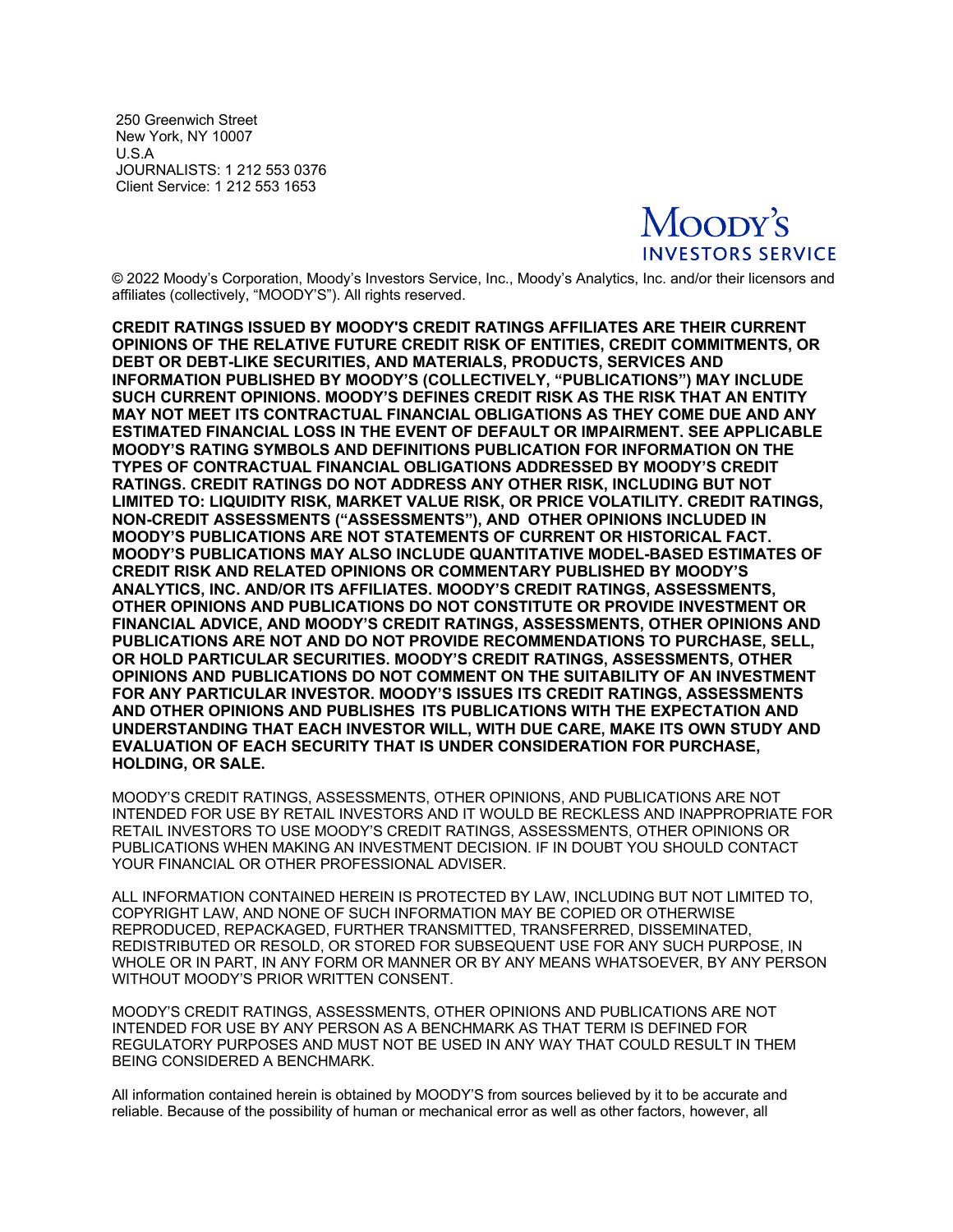information contained herein is provided "AS IS" without warranty of any kind. MOODY'S adopts all necessary measures so that the information it uses in assigning a credit rating is of sufficient quality and from sources MOODY'S considers to be reliable including, when appropriate, independent third-party sources. However, MOODY'S is not an auditor and cannot in every instance independently verify or validate information received in the rating process or in preparing its Publications.

To the extent permitted by law, MOODY'S and its directors, officers, employees, agents, representatives, licensors and suppliers disclaim liability to any person or entity for any indirect, special, consequential, or incidental losses or damages whatsoever arising from or in connection with the information contained herein or the use of or inability to use any such information, even if MOODY'S or any of its directors, officers, employees, agents, representatives, licensors or suppliers is advised in advance of the possibility of such losses or damages, including but not limited to: (a) any loss of present or prospective profits or (b) any loss or damage arising where the relevant financial instrument is not the subject of a particular credit rating assigned by MOODY'S.

To the extent permitted by law, MOODY'S and its directors, officers, employees, agents, representatives, licensors and suppliers disclaim liability for any direct or compensatory losses or damages caused to any person or entity, including but not limited to by any negligence (but excluding fraud, willful misconduct or any other type of liability that, for the avoidance of doubt, by law cannot be excluded) on the part of, or any contingency within or beyond the control of, MOODY'S or any of its directors, officers, employees, agents, representatives, licensors or suppliers, arising from or in connection with the information contained herein or the use of or inability to use any such information.

NO WARRANTY, EXPRESS OR IMPLIED, AS TO THE ACCURACY, TIMELINESS, COMPLETENESS, MERCHANTABILITY OR FITNESS FOR ANY PARTICULAR PURPOSE OF ANY CREDIT RATING, ASSESSMENT, OTHER OPINION OR INFORMATION IS GIVEN OR MADE BY MOODY'S IN ANY FORM OR MANNER WHATSOEVER.

Moody's Investors Service, Inc., a wholly-owned credit rating agency subsidiary of Moody's Corporation ("MCO"), hereby discloses that most issuers of debt securities (including corporate and municipal bonds, debentures, notes and commercial paper) and preferred stock rated by Moody's Investors Service, Inc. have, prior to assignment of any credit rating, agreed to pay to Moody's Investors Service, Inc. for credit ratings opinions and services rendered by it fees ranging from \$1,000 to approximately \$5,000,000. MCO and Moody's Investors Service also maintain policies and procedures to address the independence of Moody's Investors Service credit ratings and credit rating processes. Information regarding certain affiliations that may exist between directors of MCO and rated entities, and between entities who hold credit ratings from Moody's Investors Service and have also publicly reported to the SEC an ownership interest in MCO of more than 5%, is posted annually at [www.moodys.com](http://www.moodys.com/) under the heading "Investor Relations — Corporate Governance — Director and Shareholder Affiliation Policy."

Additional terms for Australia only: Any publication into Australia of this document is pursuant to the Australian Financial Services License of MOODY'S affiliate, Moody's Investors Service Pty Limited ABN 61 003 399 657AFSL 336969 and/or Moody's Analytics Australia Pty Ltd ABN 94 105 136 972 AFSL 383569 (as applicable). This document is intended to be provided only to "wholesale clients" within the meaning of section 761G of the Corporations Act 2001. By continuing to access this document from within Australia, you represent to MOODY'S that you are, or are accessing the document as a representative of, a "wholesale client" and that neither you nor the entity you represent will directly or indirectly disseminate this document or its contents to "retail clients" within the meaning of section 761G of the Corporations Act 2001. MOODY'S credit rating is an opinion as to the creditworthiness of a debt obligation of the issuer, not on the equity securities of the issuer or any form of security that is available to retail investors.

Additional terms for Japan only: Moody's Japan K.K. ("MJKK") is a wholly-owned credit rating agency subsidiary of Moody's Group Japan G.K., which is wholly-owned by Moody's Overseas Holdings Inc., a wholly-owned subsidiary of MCO. Moody's SF Japan K.K. ("MSFJ") is a wholly-owned credit rating agency subsidiary of MJKK. MSFJ is not a Nationally Recognized Statistical Rating Organization ("NRSRO"). Therefore, credit ratings assigned by MSFJ are Non-NRSRO Credit Ratings. Non-NRSRO Credit Ratings are assigned by an entity that is not a NRSRO and, consequently, the rated obligation will not qualify for certain types of treatment under U.S. laws. MJKK and MSFJ are credit rating agencies registered with the Japan Financial Services Agency and their registration numbers are FSA Commissioner (Ratings) No. 2 and 3 respectively.

MJKK or MSFJ (as applicable) hereby disclose that most issuers of debt securities (including corporate and